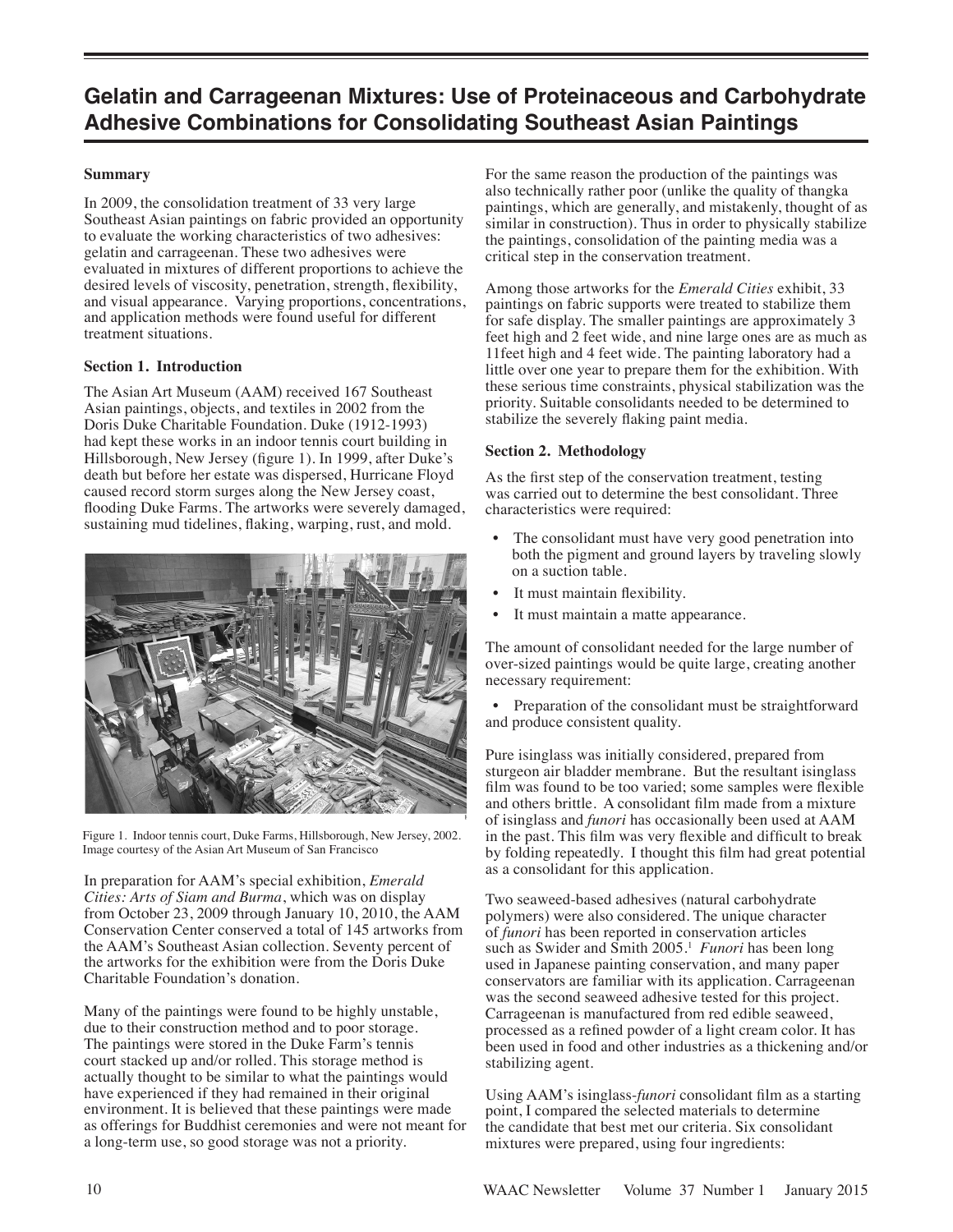## **by Shiho Sasaki**

- Isinglass 5% v/w in deionized water.
- Gelatin, photographic grade  $5\%$  w/v in deionized water.
- *Funori*, a 2"x3" sheet, slowly cooked in a double pan with 100ml de-ionized water, and gently sieved with two layers of fine gauge cotton.
- Carrageenan 1 % w/v in deionized water.

The components were prepared individually in glass beakers, and continually warmed (approximately 60 to 70 degrees Celsius) and stirred until completely dissolved. Solutions were then mixed in two different ratios: 1:1 protein:seaweed and 3:1 protein:seaweed. Isinglass was tested with *funori*; gelatin was tested with both *funori* and carrageenan.

#### **Results**

The results of the initial testing are summarized in the chart below.

#### **Film appearance**

Cast films were evaluated for color and clarity. Each mixture was stirred and poured onto a silicon release polyester sheet to dry. During the drying, it was noted that *funori* and isinglass solutions created lines, as if the two ingredients separated on the polyester sheet. Dried consolidant sheets showed slight differences. The gelatin-carrageenan mixtures were very clear, and much less yellow than other two types of *funori* mixtures. The dried films prepared with more carrageenan were much more flexible.

#### **Adhesive penetration**

Next, the mixtures were tested on paper to evaluate penetration and gloss. Each mixture was tested on three different prints: a black and white etching on a light-weight cotton paper from a late 19th or early 20th-century book; a fragment of a contemporary color etching on heavy-weight cotton paper (figure 2); and a fragment of a color lithograph on a heavy-weight paper. A  $1\%$  w/v solution prepared from each dried film with de-ionized water was applied to the prints using fine brushes on a suction table. The prints were left on the suction table until dried and the results were examined under normal and UV light.



Figure 2. Consolidants tested on a fragment of contemporary color etching on heavy-weight cotton paper. Clockwise from upper left: IF1 and IF2 (most shiny) GF2 and GC2 (most matte) GC1 and GF1. Photographed at the time of consolidant testing.

The mixtures of isinglass and *funori* were visible on the surfaces of all prints. They appeared to have remained on the surface, failing to penetrate well to the versos of the prints. The mixtures of gelatin and *funori* acted similarly, and penetration to the versos of the prints was uneven. The mixtures of gelatin and carrageenan resulted in print surfaces with the least gloss among the tested solutions. The surface of the prints remained matte, and the adhesive penetrated well into the versos of the prints.

|                 | <b>MIXTURE RATIOS</b> |              |                                |                           | <b>TEST RESULTS</b> |             |              |                    |                                                              |
|-----------------|-----------------------|--------------|--------------------------------|---------------------------|---------------------|-------------|--------------|--------------------|--------------------------------------------------------------|
| Consolidant     | <b>Isinglass</b>      | Gelatin      |                                | <b>Funori Carrageenan</b> | Appearance          | Penetration | <b>Gloss</b> | <b>Flexibility</b> | <b>After aging</b>                                           |
|                 | $5\%$ w/v             | $5\%$ w/v    | 2"x 3"<br>in $100$ ml<br>water | $1\%$ w/v                 |                     |             |              |                    | 18 months                                                    |
| IF1             | 1                     |              | 1                              |                           | lines, yellow       | low         | glossy       | OK                 | Darkened                                                     |
| IF <sub>2</sub> | 3                     |              | 1                              |                           | lines, yellow       | low         | glossy       | OK                 | Darkened                                                     |
| GF1             |                       | $\mathbf{1}$ | 1                              |                           | yellow              | uneven      | glossy       | OK.                | Less, but darkened                                           |
| GF <sub>2</sub> |                       | 3            | 1                              |                           | yellow              | uneven      | matte        | OK.                | Less, but darkened                                           |
| GC1             |                       | 1            |                                | $\mathbf{1}$              | clear               | good        | OK           | best               | OK, some<br>tidelines on recto                               |
| GC2             |                       | 3            |                                | $\mathbf{1}$              | clear               | good        | matte        | best               | <b>Best</b><br>Less darkening,<br>some tidelines<br>on recto |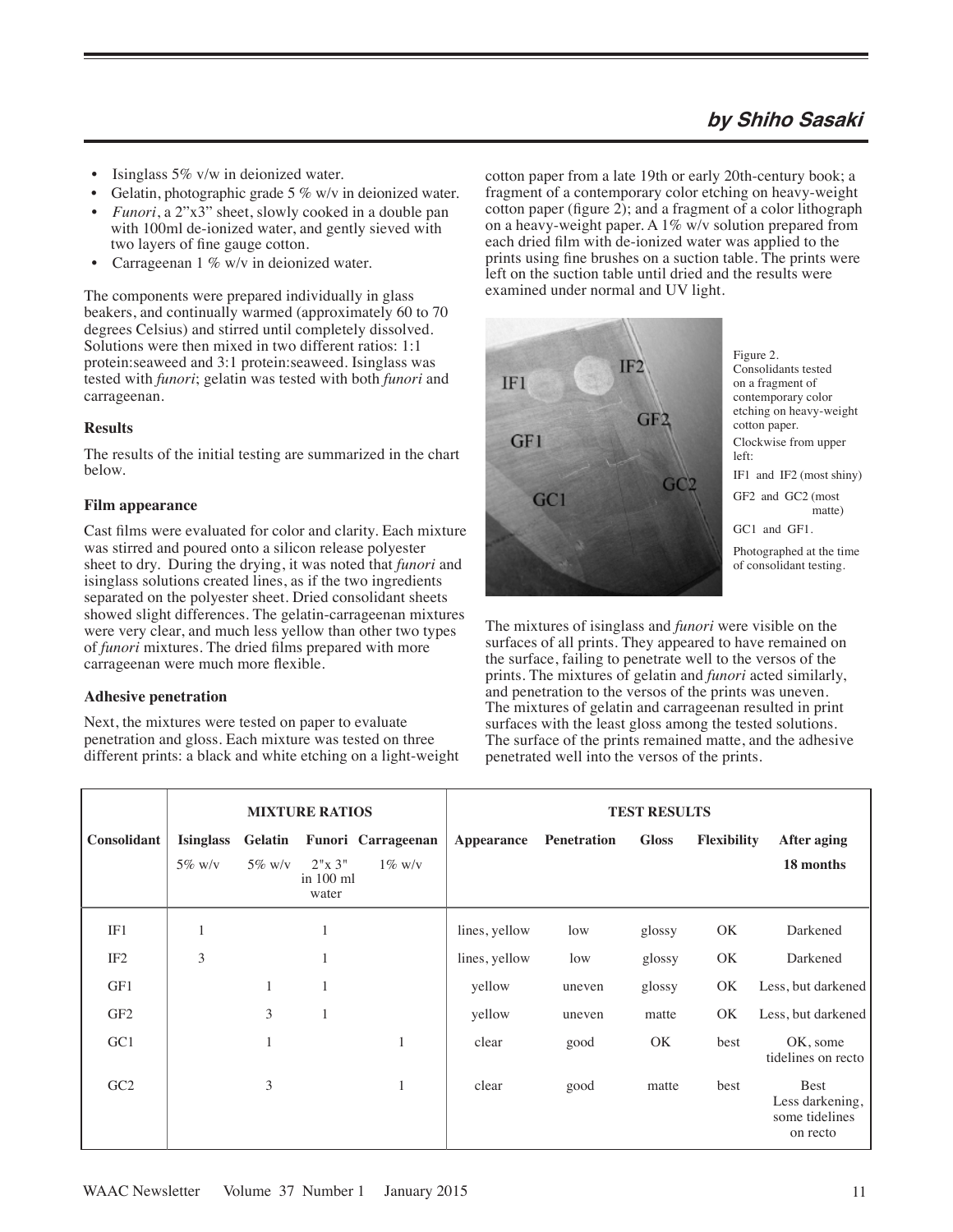## **Aging**

The tested prints were re-examined 18 months after the date of the testing. The tested areas of the prints showed different degrees of discoloration. Because the application of the consolidant mixtures was carried out on a suction table followed by drying on the table, no discoloration or tidelines were noted on the prints at the time of testing.

Upon re-examination, it was noted that the mixtures of isinglass and *funori* made the darkest discoloration, and IF2 (lower ratio of *funori* in the mixture) had slightly darker discoloration. The mixtures of gelatin and carrageenan showed the least discoloration among all consolidants. GC2 (more carrageenan in the mixture) had the least discoloration. However tidelines did form on the rectos of tested prints, so this remains a concern. For this particular treatment, however, the consolidant was applied overall on the painting surfaces so the risk of local tidelines was low.

## **Discussion**

The best consolidants were the mixtures of gelatin and carrageenan, which produced very clear dried consolidant films. These films were very flexible, and could not easily be broken by folding repeatedly by hand. It is expected to maintain the same flexibility on the paintings. Coincidentally, the gelatin-carrageenan mixture was the simplest to prepare, because the ingredients did not require separate preparation. This would help ensure consistent quality.

The ratio of carrageenan also affects the matte appearance on the tested prints. Although it was assumed that a higher proportion of gelatin would make the consolidant mixtures shinier, GF2 and GC2 resulted in the most matte appearance.

One question remained. Would the consolidant with more gelatin form crystals along the fragmented pigment particles when applied in a higher concentration? This was not tested on the prints, but it was expected that some crystallization of gelatin on the pigment surface would occur. This left the final candidate GC1: gelatin and carrageenan in a 1:1 mixture.

## **NOTE** see facing page

#### **Section 3. Gelatin-Carrageenan Mixtures for Consolidation of Paintings**

Following the testing, gelatin-carrageenan mixtures were used on a number of paintings from the Duke Collection, using different mixture ratios for different treatment needs. Three paintings are described here as examples: a painting executed on fabric with thick ground layer; a painting on fabric with no ground layer; and a painting on wood. Different ratios of gelatin to carrageenan and different application methods were used for each treatment. The gelatin-carrageenan consolidant mixtures used in the treatments can be summarized in the examples that follow. Figure 3. *Scenes from the Life of the Buddha* 

#### **Painting example 1: Fabric with thick ground layer**

*Scenes from the Life of the Buddha*  Thailand, approximately 1800-1850 Pigments and gold on cloth, 99 7/8" H x 45 1/8" W Gift from Doris Duke Charitable Foundation's Southeast Asian Art Collection, Asian Art Museum of San Francisco

This painting was executed on medium-weight, coarsely woven cotton fabric with a very friable, fairly thick ground layer (figure 3). Thread count of the painting is 17 and 16 per square centimeter. The ground layer was applied from the recto of the primary fabric support in order to make the surface smooth enough to be painted. Pigments and gold paint were then applied with narrow blank areas on the edges. This painting is unlined, and the primary support was very soft and flexed easily.

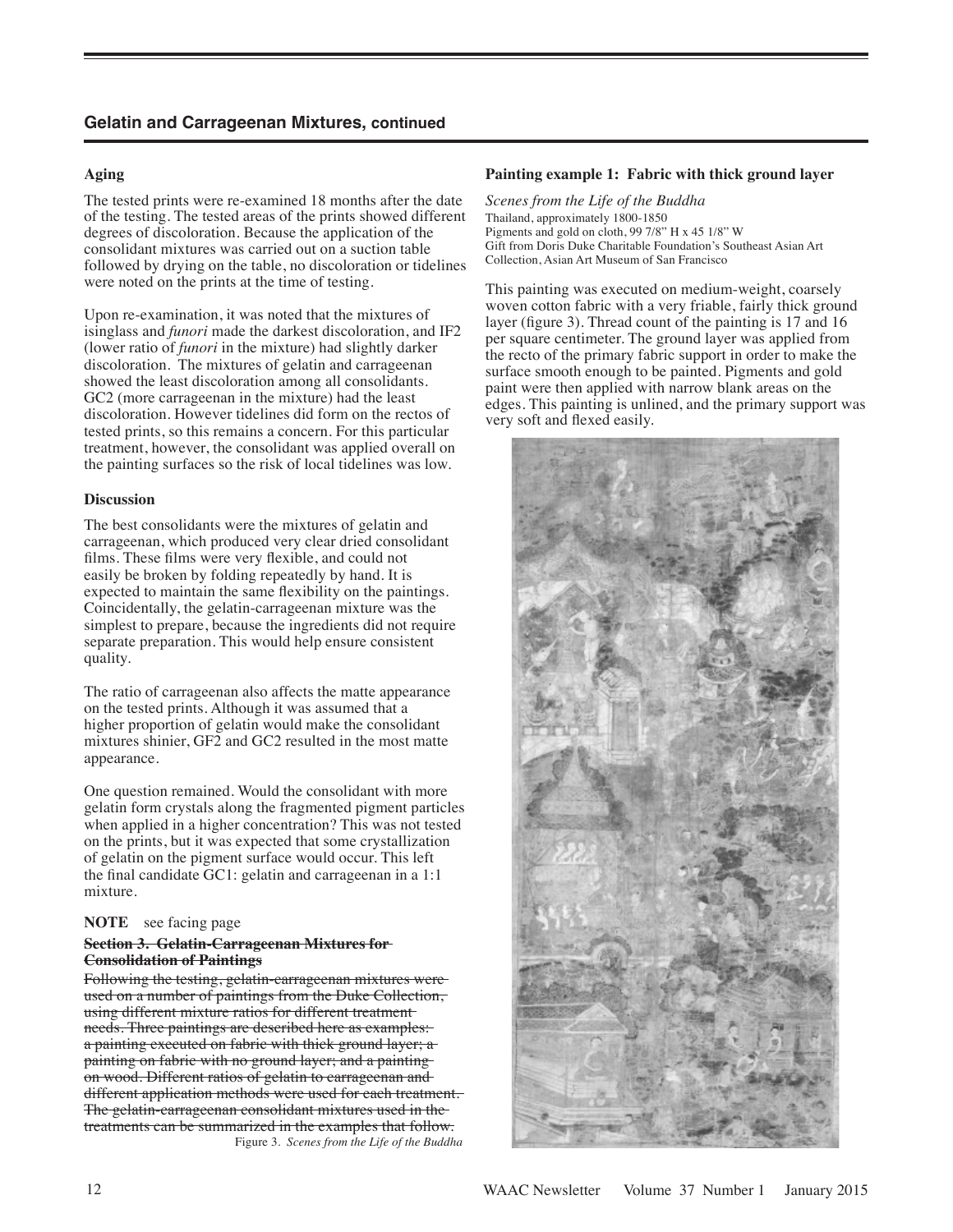This is the correct text and the chart that was inadvetantly left out of the original article.

#### **Section 3. Gelatin-Carrageenan Mixtures for Consolidation of Paintings**

Following the testing, gelatin-carrageenan mixtures were used on a number of paintings from the Duke Collection, using different mixture ratios for different treatment needs. Three paintings are described here as examples: a painting executed on fabric with thick ground layer; a painting on fabric with no ground layer; and a painting on wood. Different ratios of gelatin to carrageenan and different application methods were used for each treatment. The gelatincarrageenan consolidant mixtures used in the treatments can be summarized as follows:

| <b>Consolidant</b> | <b>Gelatin</b><br>$5\%$ w/v | Carrageenan<br>$1\%$ w/v | Ratio<br>gelatin:<br>carrageenan | <b>Viscosity</b> |
|--------------------|-----------------------------|--------------------------|----------------------------------|------------------|
| G1                 | $3.0g$ in 60ml              | $0.6g$ in 60ml           | 1:1                              | highest          |
| G <sub>2</sub>     | $3.0g$ in 60ml              | $0.3g$ in $30ml$         | 2:1                              | medium           |
| G <sub>3</sub>     | $3.0g$ in 60ml              | $0.2g$ in $20ml$         | 3:1                              | lowest           |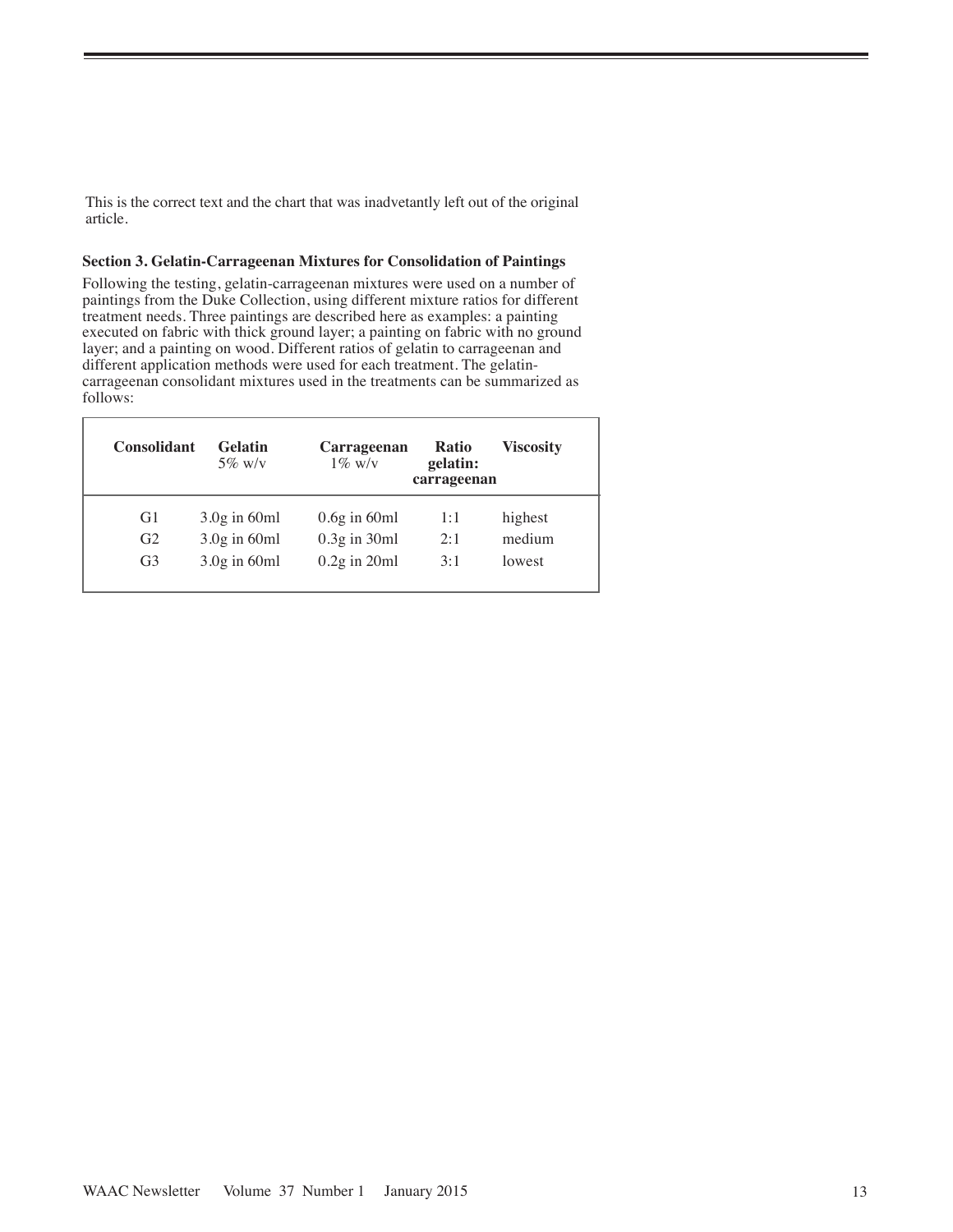## **Gelatin and Carrageenan Mixtures, continued**

The pigment and ground layers on this painting were flaking severely. However, it was noted that areas with coarsely ground mineral pigments remained better adhered to the primary support than did the thinly applied areas of organic pigments. Probably the larger amount of binder required by the coarse pigments contributed to securing the ground layer.

The pigment surface was so friable that the fragments lifted when touched with wet brushes. Therefore, a 0.5 % w/v G1 solution was first delivered as a mist using an ultrasonic humidifier on a suction table in order to secure the finest, most powdery pigments. Tweezers were used to realign the pigment fragments in their correct positions. The second step was to apply a stronger, 1% G1 consolidant to secure small fragments using medium sized brushes on the suction table. The condition was improved, but the painting needed to be further consolidated so this application was repeated three times. A stronger 1.5% G1 consolidant was then applied with larger brushes on the suction table.

The condition of the flaking and consolidants was again reevaluated. The pigment layer appeared secure, but the ground layer still needed a stronger consolidant. Another consolidant (G2) was then made with more gelatin and less carrageenan. The fourth step was to use this consolidant in a higher concentration of 1.75% in order to further secure large fragments. After one application of this consolidant, the pigment and ground layers were finally considered stable.

At this point, a crystalline shine was noted along the edges of the fragmented pigments under the laboratory working light. Although it is not visible under normal lower lighting, it seems that 1.75% is the highest concentration that can be applied if the G2 solution is used. It may be that a repeated application of weaker consolidant would work without risking crystal formation. However, a single application of a stronger consolidant secured the pigment and ground layers better, so this was used.

During the application steps, it was noted that the ground layer softened when wet, even after consolidants were repeatedly applied. It came to resemble cookie dough, difficult to touch or apply pressure to. By placing blotter paper on the painting surface and applying suction pressure, better contact was achieved between the pigments and the fabric support than by using small weights on top.

## **Painting example 2: Fabric with no ground layer**

*Standing Buddha Flanked by Two Disciples; and Five Scenes of the Buddha's Previous Lives*  Thailand, approximately 1850-1900 Pigments and gold on cloth, 115 3/4" H x 36 1/2" W Gift from Doris Duke Charitable Foundation's Southeast Asian Art Collection, Asian Art Museum of San Francisco

The second example is a painting executed on light-weight, tightly woven fabric with no ground layer (figure 4). Thread count of the painting is 32 and 34 per square centimeter. Pigments and a gold paint were applied directly to the primary fabric support, and the painting is unlined. The

pigment layer has a uniform, shiny surface, and is still fairly intact, possibly due to the use of a larger amount of binder, or to a previous consolidation. However, a moderate level of flaking was still noted, particularly along the losses, creases, and folds. These areas required consolidation. Severe damage is in the form of darkened pigment and badly degraded primary support associated with a green pigment.<sup>2</sup>

Consolidant, prepared as a 1% solution of G1, was delivered in a single application using medium size brushes on the suction table. After completion of the consolidation, the pigment layer was secured.

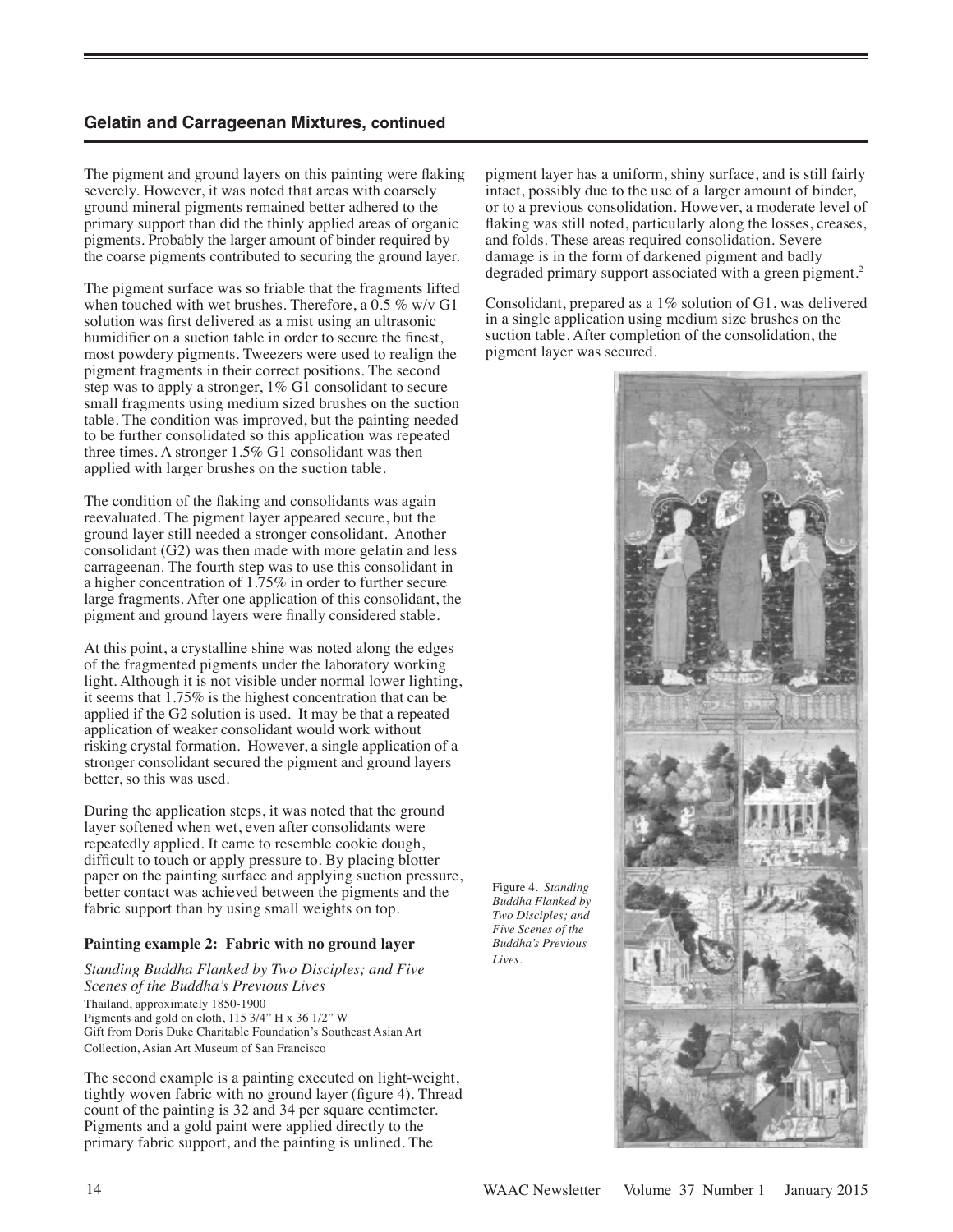**Gelatin and Carrageenan Mixtures, continued**



Figure 5. *The Great Departure of the Buddha-to-Be from His Father's Palace, and the Cutting of the Hair* 

#### **Painting example 3: Wood substrate**

*The Great Departure of the Buddha-to-Be from His Father's Palace and the Cutting of the Hair*  Thailand, approximately 1850-1900 Pigments and gold on wood 24 1/2" H x 16 1/2" W Gift from Doris Duke Charitable Foundation's Southeast Asian Art Collection, Asian Art Museum of San Francisco

The final example is a painting executed on a single flat board of dark hardwood (figure 5). The face of the board has a thin, off-white ground, and the design is painted in matte colors and gold. Microscopic examination of the stratigraphy shows that there is red underpaint under the black lines and that the blue sky was painted in entirely before the figures occupying that part of the composition were painted on top. The paint and ground layers were heavily cracked with much lifting and loss overall, especially in the upper half.

Consolidation was carried out with a 1% solution of G1 consolidant. Because of the severely lifted pigmented surface, a piece of very thin Japanese paper or rayon tissue was first laid over a section and wet with a 1:2 ethanol/water mixture to dampen the paper and the underlying pigment surface. This was immediately followed by the application of the consolidant with a smaller brush, generally diluted further by dipping the brush first in warm water. After allowing several minutes for penetration the paper was gently lifted off and discarded. Additional consolidant was then applied with a fine brush to the edges of losses,

cracks and other areas where it would penetrate under the pigments. By wetting large, adjacent areas consecutively, each before the previous one was dry, tidelines and water marks were prevented. The pigments were successfully secured.

#### **Section 4. Conclusions**

In conclusion, the conservation treatment of this series of Southeast Asian paintings was successfully carried out using gelatin-carrageenan mixtures.

At AAM, the Southeast Asian paintings on fabric supports are rolled onto large archival tubes for storage due to their very large size and museum storage limitations. Many Asian paintings are traditionally rolled for storage, including most East Asian hanging scrolls, and the rolling and unrolling is often a major cause of flaking pigments. These Southeast Asian paintings are no exception, and are frequently unrolled for scholarly research, exhibition, and loan. However, since the completion of these treatments, we have found that the treated paintings have remained stable, with very little local flaking.

In the years following this initial research, the G-series gelatin-carrageenan mixtures have been successfully used on a range of different Asian paintings. The mixtures have been used on Himalayan and Chinese thangkas to secure large fragmented pigments through direct application. And on East Asian scrolls and South Asian paintings, they have been applied as a mist for pigmented areas that had become powdery.